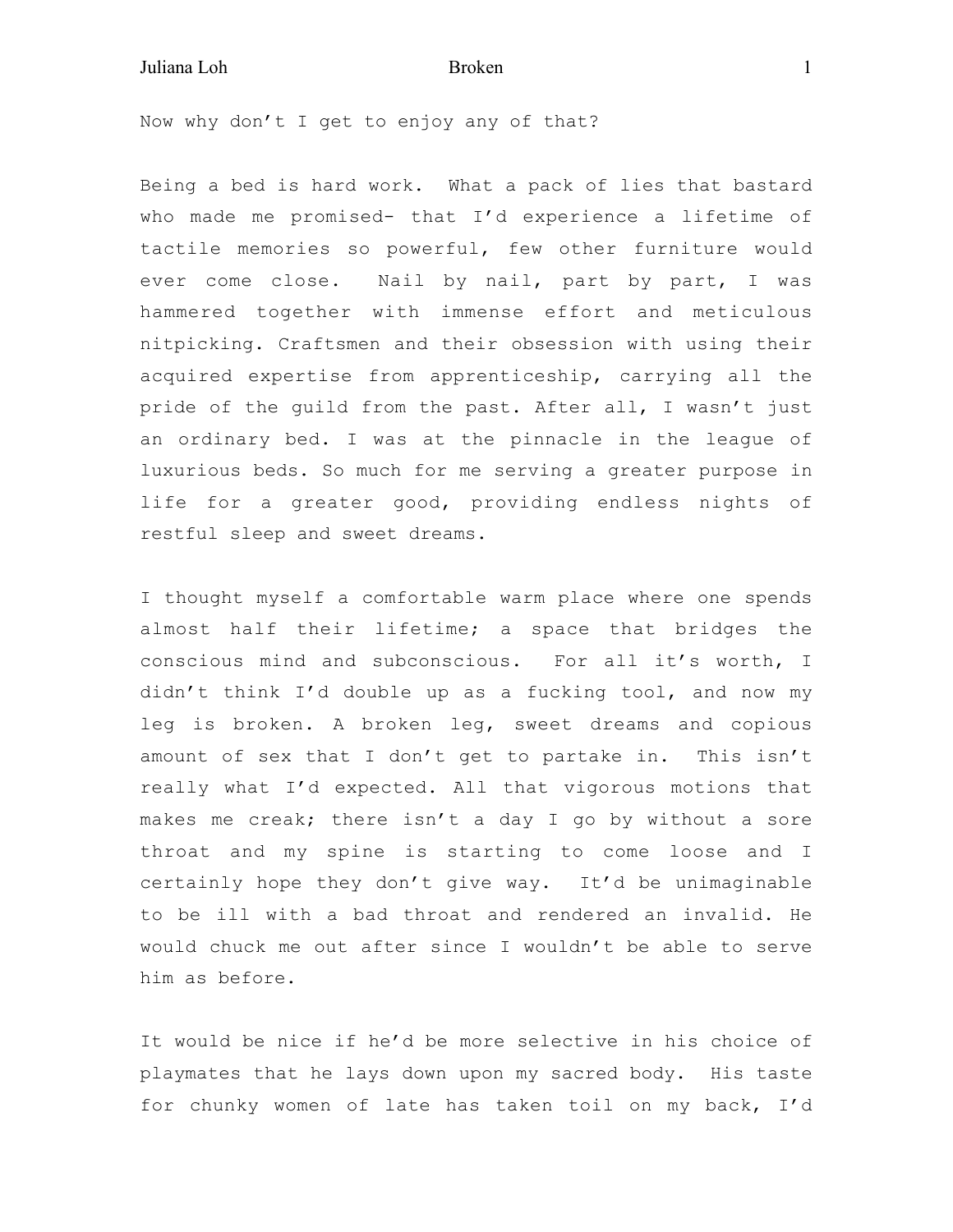prefer he fucked them missionary rather than let them straddle on top. The grotesque images of oversized chunks of meat bobbing like a buoy in waters, incessant wailing and cries of ecstasy. I've gotten much better at measuring his pace with different partners. The chunkier they were, the more pleasure he took in delaying the whole process of mating, which in turn prolonged my pain. Sex on my body is back breaking work.

From air stewardess types to librarians and secretaries, he had them all. He eventually settled on this chunky one, and subsequently broke my leg. An overweight champion who ate all the time, before, during and after sex. She had an excellent sense of rhythm that made sex almost like a musical masterpiece peppered with staccato beats, crescendo and forte moments. I creaked along as accompaniment percussion, till that day they broke my leg while they were at it. That really hurt, but he had the courtesy to hammer it back into place. A broken leg is never as good as new, but I'm glad that I was not dismantled and chucked down the chute. Crippled, I continued to keep up with his activities and remained optimistic.

She snored too much, and every intermittent moment between sleep and sex was filled with food. Her voracious appetite for food grew on him and his interest in sex waned. This made me feel good about myself, as he was building his relationship with me, rather than fucking that piece of ham day and night. One day, she had an epiphany and decided to go on a strict diet. I heard her talking about becoming an evangelist to the obese, to rid the world of fat people. As she got fitter and slimmer, he started to take less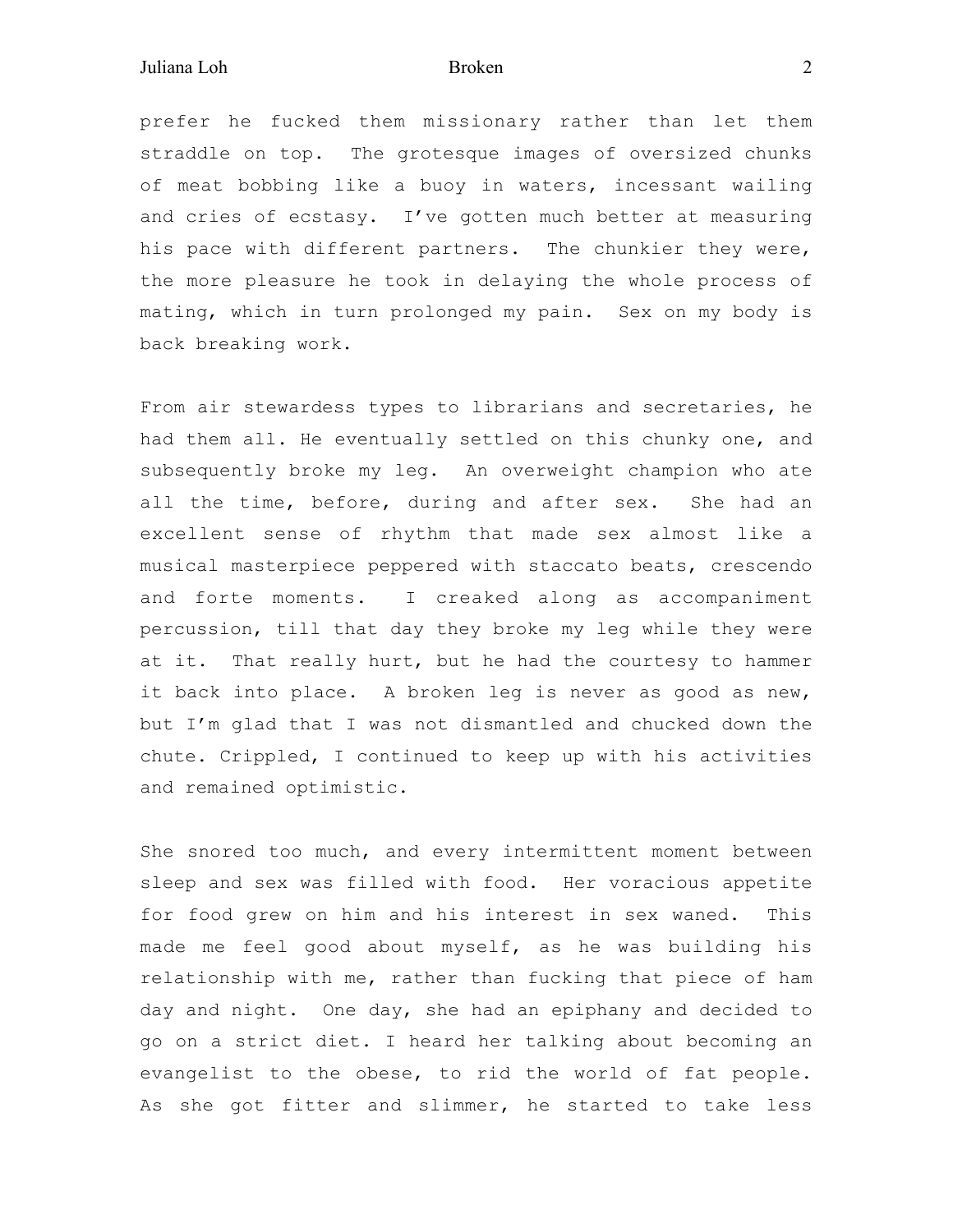interest in her. She was getting leaner and more attractive as the days passed but he no longer found her exceedingly attractive, as he liked his women chunky.

She left.

He hadn't seen that coming as they had communicated less and less. While she gave up eating, he became more absorbed in his microwave dinners and crisps snacks than her. He had, I suppose reached that comfortable stage in the relationship where he took her existence for granted. The break up came as a shock to him, but he did little to salvage it or react to what had happened. Instead, of late he slept all over the house; on the floor, in the bathtub and on the sofa. Everywhere, except on me. How I wished I could reach out and touch him and cradle him to offer some warmth and comfort.

One morning, he woke up and got to work fervently. He cleaned up the house and picked up all the bits of food that she ate. He cleared out the fridge and cleaned up the entire flat and collected the bits and pieces of food, the last traces of her and placed them in a box. I thought he'd recover. Once and for all he'd rid all traces of reminders of her, starting a new fresh slate. But I was so wrong.

He went through the entire house and collected all her belongings she left behind. He was bordering on hysterics as he overturned tables, ransacked drawers forcefully and tore the curtains off its hinges. He started to rearrange the furniture in whole house and moved me into the centre of the living room. This was rather disconcerting because I was previous placed by the heater, and I was enjoying the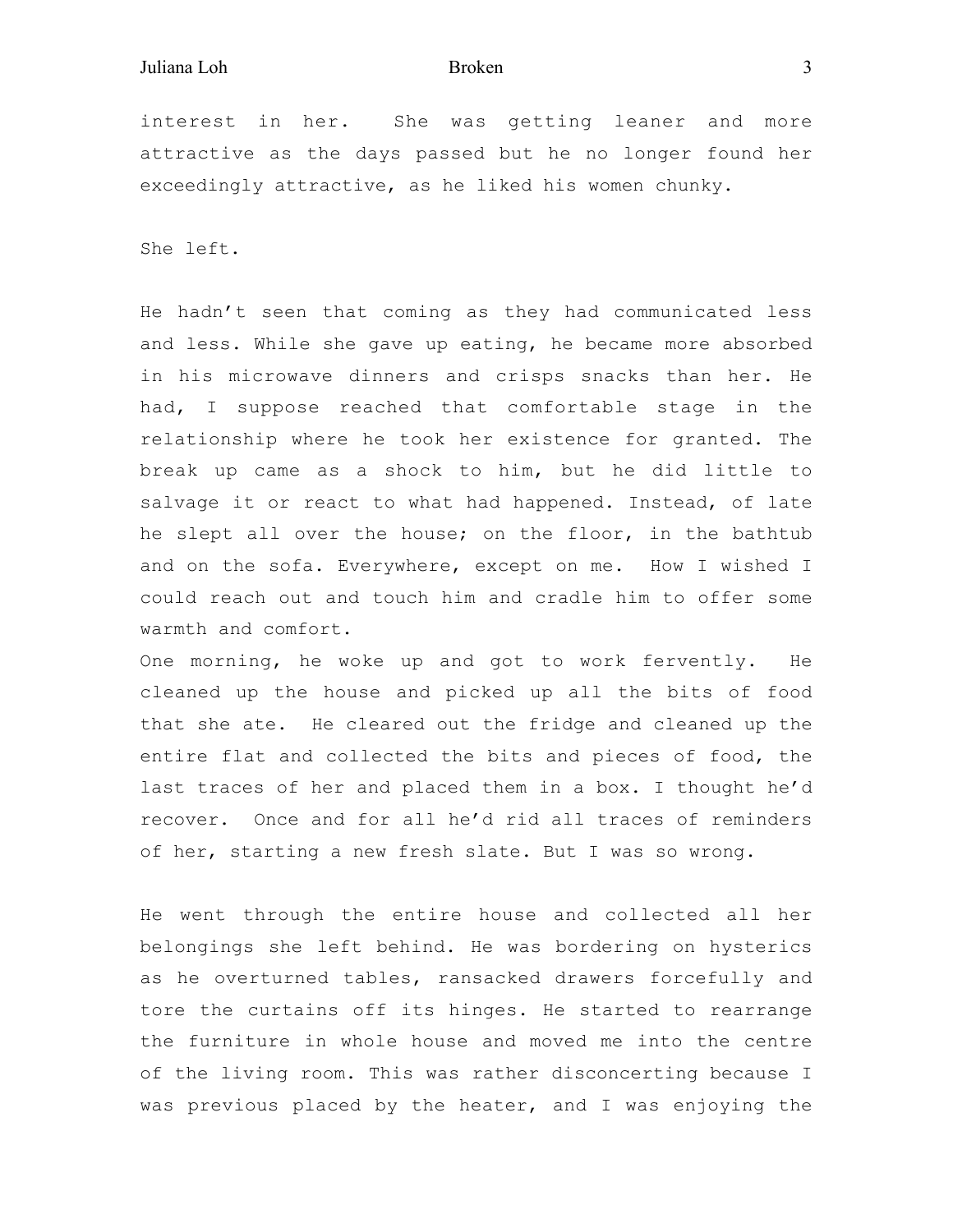## Juliana Loh Broken 4

warm comfort before being moved into a stark living room littered with miscellaneous items on the floor.

I was caught in a shipwreck of a living room stripped of any other piece of furniture. I couldn't figure out what he was planning to do to me and I felt like a lamb lain to wait for a sacrificial ritual. The atmosphere was melancholic and damp. The boxes of her belongings sat in the corner, with the rotting food particles coming alive with mould. A morose palette of colours of leftover food items from weeks and months ago, outlined in a haphazard greens, grays and blues of mould.

It wasn't fair that I had to bear all the humiliation and painful memories of her. Day and night, he put together a collage of the food, half eaten, uneaten on my frame. I was also dressed in clothes, accessories and toiletries that she left behind; he was making me into a piece of art, a collage of her. As he nailed hardened pieces of bread and pasta into my bones, he buttered my feet with cream cheese and sauces. He put half eaten fruit, brown from oxidization on my face, and then painted the nails in my body with a shade of silvery blue- "L'Oreal Jet Set nail polish."

This food and objects collage, in loving memory of his lost love left me dirty, tainted and eroded my purpose of existence. I'd become a work of art, an embodiment of someone else. I've become nothing but an indelible memory. From the years we've been together, I had inevitably absorbed his energy and bits of his personality. We had an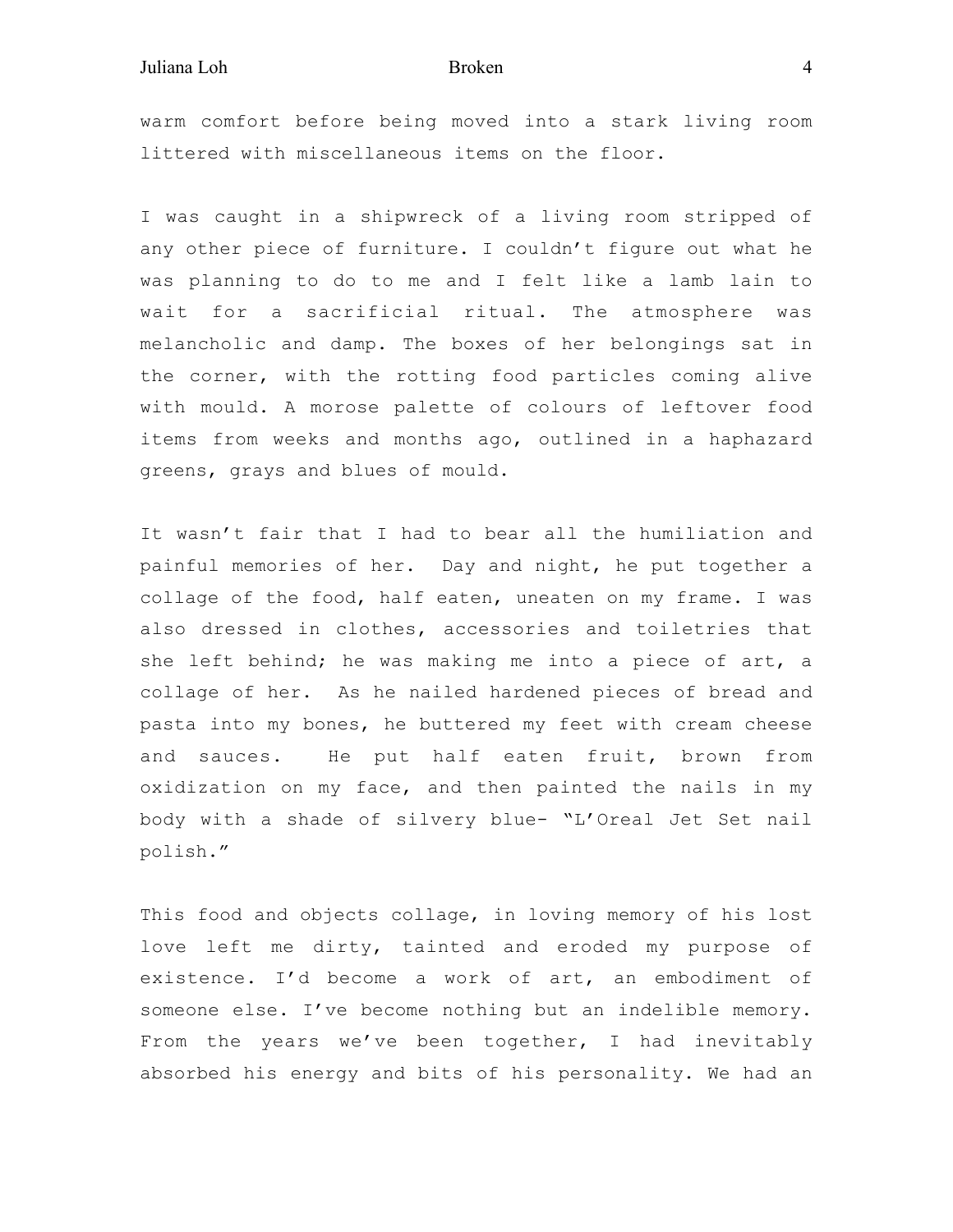intimate relationship that was difficult to define beyond physical intimacy and state of rest.

I wished I could have done something to salvage the tragic and bitter end. I knew that he was slowly giving in to hopelessness and despair as he laid on me for a rest. His heartbeat started to slow down with periods of irregularity and his breathing, stilted. I was sure he wasn't going to make it.

He collapsed the other day as he barely made it into my arms, breathing heavily with much effort. He wasn't found till months later. I cradled this stench of rotting meat with the love and care of a mother to a child. The decomposing corpse's fluids tasted rank and sour as it seeped through the mattress onto my body. It was a little stinky and his corpse turning cold and hard. I could imagine bedsores forming on the underside of his back where he remained in this same position for months. We were almost glued together as his skin stuck to my mattress.

One cannot underestimate the love of a bed. Old, creaky and imperfect, I have served my purpose in love and devotion; I've provided him a place of rest from the best times of his life while he engaged in his carnal adventures, nursed him as he rested sick in bed till his last moments alive.

 Sore from nail wounds, and the moldy rotting stench of the food collage, I knew it was time to throw me out. They never keep the dead's furniture and personal items for fear that they'd come back.